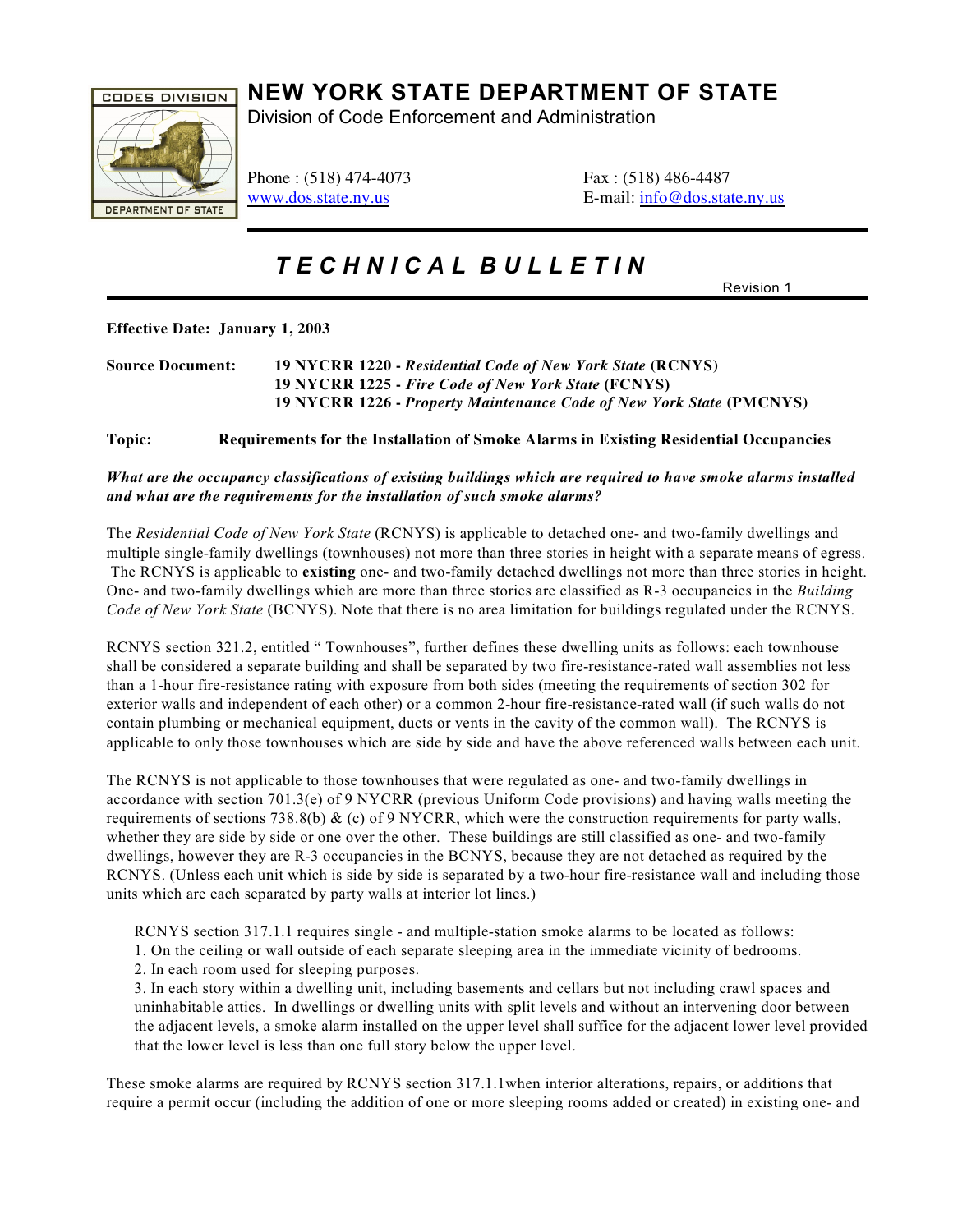two-family dwellings and townhouses. Stated another way, when interior alterations, **OR** repairs, **OR** additions **OR** conversions occur, **AND** they (any one of them) require a permit, the individual dwelling unit shall be provided with smoke alarms located as required for new dwellings. The term "addition" is defined as an extension or increase in floor area or height of a building or structure. The term "structure" is defined as that which is built or constructed, or a portion thereof. The term "floor area" is defined as the actual occupied area, not including unoccupied accessory areas or thicknesses of walls. The term "occupied space" is defined as the total area of all buildings or structures on any lot or parcel of ground projected on a horizontal plane, excluding permitted projections as allowed by this code. Therefore, the addition of an exterior deck or balcony, when a permit is required, requires the smoke detectors to be installed in accordance with RCNYS section 317.1.

The exception to section R317.1.1 states that smoke alarms in existing areas shall not be required to be interconnected and hardwired where the alterations or repairs do not result in the removal of interior wall or ceiling finishes exposing the structure, unless there is an attic, crawl space or basement available which could provide access. A basement may be capable of proving access to the first floor and an attic may provide access to the top floor from above, however there is no requirement to remove the wallboard from the walls or ceiling in order to fish the necessary wires.

Additionally, the *Fire Code of New York State* (FCNYS) is applicable to buildings classified under the RCNYS and BCNYS. With respect to these existing dwellings, the requirements for installation of smoke alarms are found in section 907.3, entitled " Where required in **existing** buildings and structures". This section states that fire alarm systems and smoke alarms shall be installed in existing buildings in accordance with section 907.3.1 and section 907.3.2. Section 907.3.2, entitled "where required - retroactive in existing buildings and structures", requires that smoke alarms shall be provided or installed in existing buildings and structures in accordance with section 907.3.2.1 and section 907.3.2.2. Section 907.3.2.1.3, is applicable to Group R-3, **townhouses and one-and two-family dwellings**. The requirement is that at least one single-station smoke alarm shall be installed on or near the ceiling in each dwelling unit, in conformity with section 907.3.2.2 and an affidavit shall be submitted by the grantor of such dwelling at the time of conveyance, indicating that such smoke alarm has been installed and is operable. This is the same language that existed in section 1193.2 of 9 NYCRR prior to January 1, 2003, thus these smoke alarms should already be installed in all existing buildings regulated by the RCNYS and all R-3 occupancy dwellings regulated by the BCNYS.

Section 704.2 of the *Property Maintenance Code of New York State*, requires single- or multiple-station smoke alarms in **all** existing buildings of Groups R-2, R-3, and R-4 occupancies at all of the following locations:

- 1. On the ceiling or wall outside of each separate sleeping area in the immediate vicinity of bedrooms.
- 2. In each room used for sleeping purposes.

3. In each story within a dwelling unit, including basements and cellars but not including crawl spaces and uninhabitable attics. In dwellings or dwelling units with split levels and without an intervening door between the adjacent levels, a smoke alarm installed on the upper level shall suffice for the adjacent lower level provided that the lower level is less than one full story below the upper level.

Effective July 25, 1995, section 721 of 9 NYCRR required smoke alarms in these locations, hardwired & interconnected in all newly constructed one- and two-family dwellings and townhouses regulated as one- and twofamily dwellings.

PMCNYS section 704.3 requires the power source to be the building wiring, and that the smoke alarms shall have battery backup. This section has an exception which allows battery operated smoke alarms, which are not required to be interconnected, in buildings where there is **no construction**, in **existing areas undergoing alteration or repairs** that do not result in the removal of interior wall or ceiling finishes, or there is no commercial power source, unless there is an attic or crawl space/basement which **could provide access** for building wiring, without removing interior finishes.

As stated above for the RCNYS section, many buildings with attics, crawl spaces, or basements are inaccessible because of the application of interior finishes or lack of access hatches.

PMCNYS section 704.4, requires interconnection of all individual required smoke alarms, unless there are no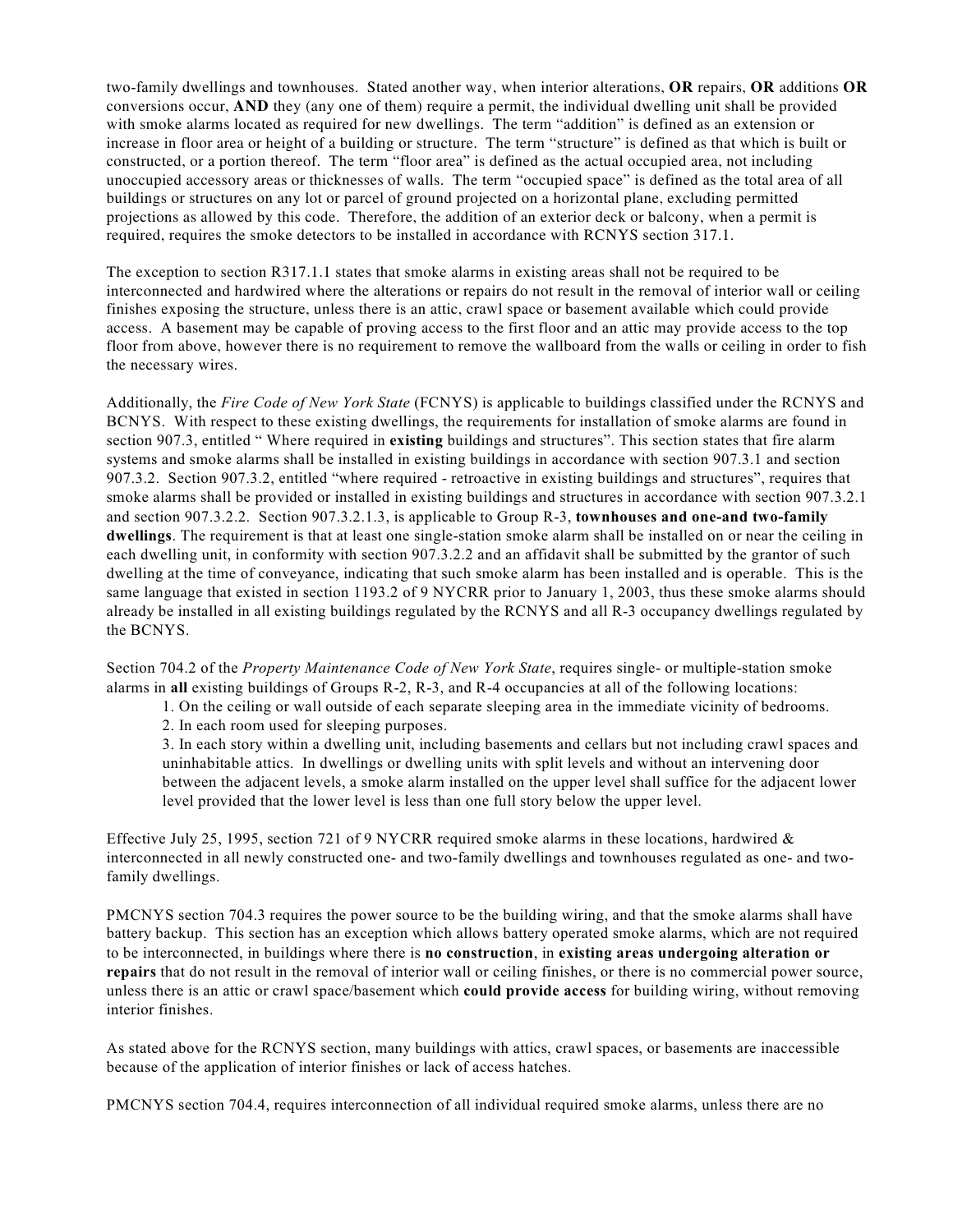alterations, repairs or construction of any kind. This section also provides the same exception, as above. Thus, smoke alarms are required and may be battery operated in buildings where there is no construction. If there is alteration or repair work going on and it does not result in the removal of interior finishes, the required smoke alarms may be battery operated. However, if alteration or repair work has commenced and the attic or crawl space or basement can provides access (thus avoiding the removal of interior finishes), the required smoke alarms are to be electric with battery backup & interconnected.

**Existing** permanent multiple dwellings, existing transient multiple dwellings, and Residential Care/Assisted Living Facilities are regulated by the BCNYS. Section 310.1, entitled "Residential Group R" states that these dwellings shall be residential occupancies and shall include the following:

- R-1 Residential occupancies where the occupants are primarily transient in nature including: Boarding houses (transient); Hotels (transient); & Motels (transient)
- R-2 Residential occupancies containing sleeping units or more than two dwelling units where the occupants are primarily permanent in nature, including:

Apartment houses; Boarding houses (not transient); Convents; Dormitories; Fraternities and sororities; Monasteries; Vacation timeshare properties; Hotels (non transient); & Motels (non transient). Note that many of these buildings were previously classified as transient under 9 NYCRR. Senior Citizen apartment buildings, classified as B3 occupancies in 9 NYCRR are R-2 occupancies in the new code, unless they are regulated by DOH.

R-4 Residential occupancies shall include buildings arranged for occupancy as Residential Care/Assisted Living Facilities including more than five but not more than 16 occupants, excluding staff.

The above referenced sections of the PMCNYS (704.2, .3 & .4) are applicable in the same manner for R-2 and R-4 occupancies. PMCNYS section 704.2 also refers to requirements in the *Fire Code of New York State* for other occupancies.

Effective July 25, 1995, section 742.6(a) of 9 NYCRR required smoke alarms in these locations, hardwired  $\&$ interconnected in the dwelling units or sleeping rooms of all newly constructed permanent multiple dwellings (B1), transient multiple dwellings (B2), senior citizen multiple dwellings (B3) and Adult Residential Care Facilities (B4).

As with the Group R-3, townhouses and one- and two-family dwellings discussed above, FCNYS section 907.3.2.1.3 requires smoke alarms retroactively in **R-2** occupancies. The requirement is that at least one singlestation smoke alarm shall be installed on or near the ceiling in each dwelling unit or sleeping room, in conformance with section 907.3.2.2. Where the building is owned as a condominium or a cooperative, an affidavit shall be submitted by the grantor of such dwelling or apartment at the time of conveyance, indicating that such smoke alarm has been installed and is operable. This is the same language which existed in section 1193.3 of 9 NYCRR prior to January 1, 2003, thus these smoke alarms should already be installed in all existing buildings regulated as such by the BCNYS.

FCNYS section 907.3.2.1.1 requires portable smoke alarms of both audible and visual design in all buildings of R-1 occupancy. There shall be one operational for each building and a number equal to 3 % of the sleeping rooms. Additionally, when there is a required fire alarm system, the visual alarms shall be wired into that system.

Effective July 25, 1995, section 742.6(b) 9 NYCRR required the same number of such portable audible and visual smoke alarms in new transient multiple dwellings (B2). Additionally, section 1193.4 of 9 NYCRR had required the same number of such portable audible and visual smoke alarms in **existing** transient multiple dwellings since December 2, 1987.

> *Ronald E. Piester, R.A., Director Division of Code Enforcement and Administration*